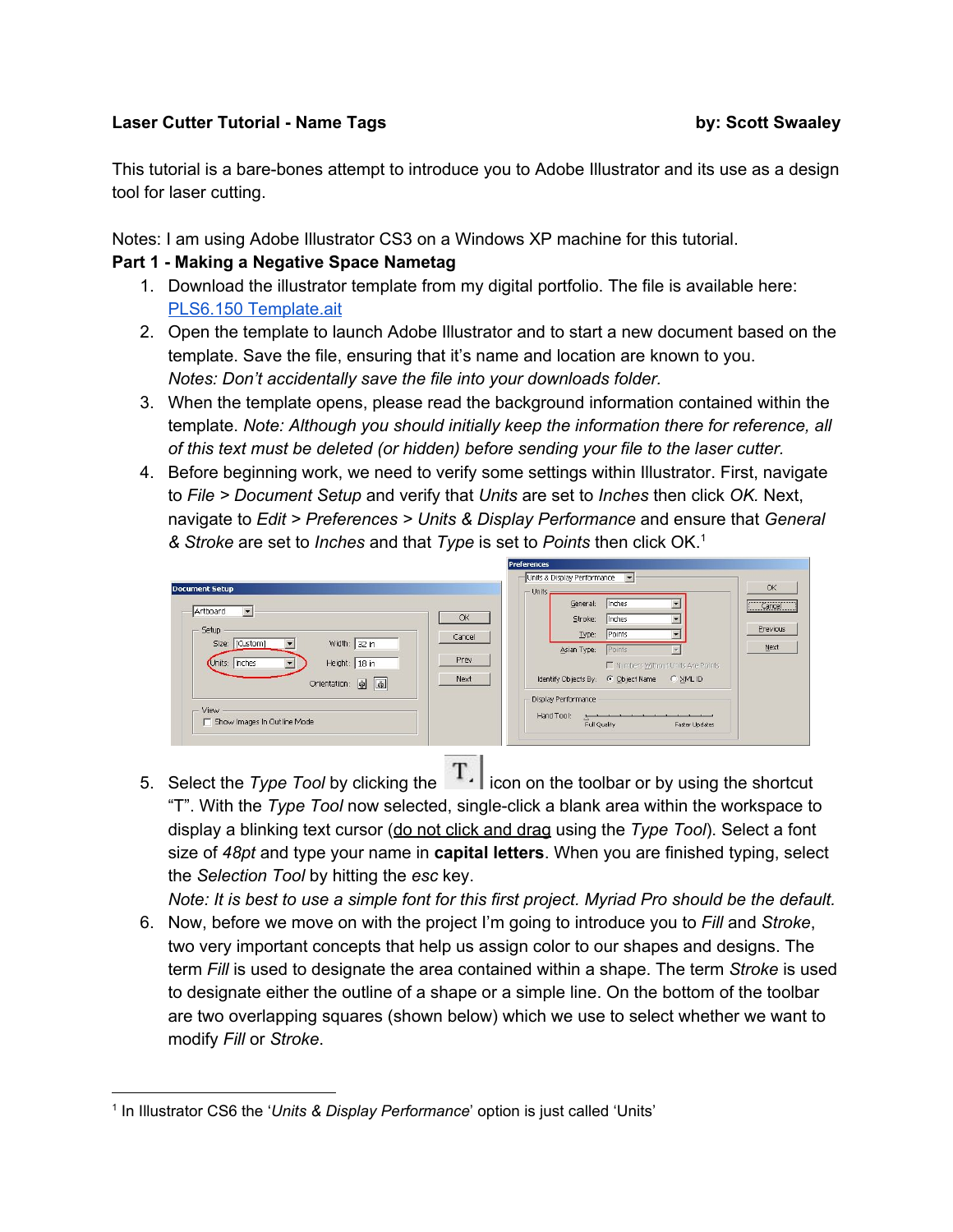

*The lower-right square represents Stroke. The upper-left square represents Fill. In addition to identifying your current color choices, it also allows you to select which you currently have selected for editing by clicking on it. Whichever square is in front is selected (the red Stroke, in this case).*



*This circle is a shape that is defined by the those color choices with a blue Fill and red Stroke.*

Illustrator also gives us the option to assign *None* as a color for a *Fill* or *Stroke*, thereby making it invisible. This becomes especially important as our shapes start to overlap each other. For example, here are three examples of our circle. The middle circle is the same as above. The left circle has a *Fill* of *None*, while the right circle has a *Fill* of *White*.



7. Using what you learned above, we will now assign colors to your name. Select your

name with the *Selection Tool* **then** select *Stroke* to be edited by clicking the lower-right square as described above. Although illustrator has a plethora of coloring options, we will not be using them. All of our color selections must be made from a *Swatch* preset into the template. Locate the swatch and select *Red* as the *Stroke* color.



To access the swatch, click the **inglese in the right** of the screen or go to *Window > Swatches*. This will bring up a swatch that looks like this. Note: These are the only colors that you want to use for making laser cutter files. In fact, 95% of your projects will only use *Red*, *Blue*, and some shade of *Grey*.

Once the *Stroke* of your text is *Red*, make the *Fill* of your text *None* 1. At this point your text should look something like this. A red outline with a transparent interior.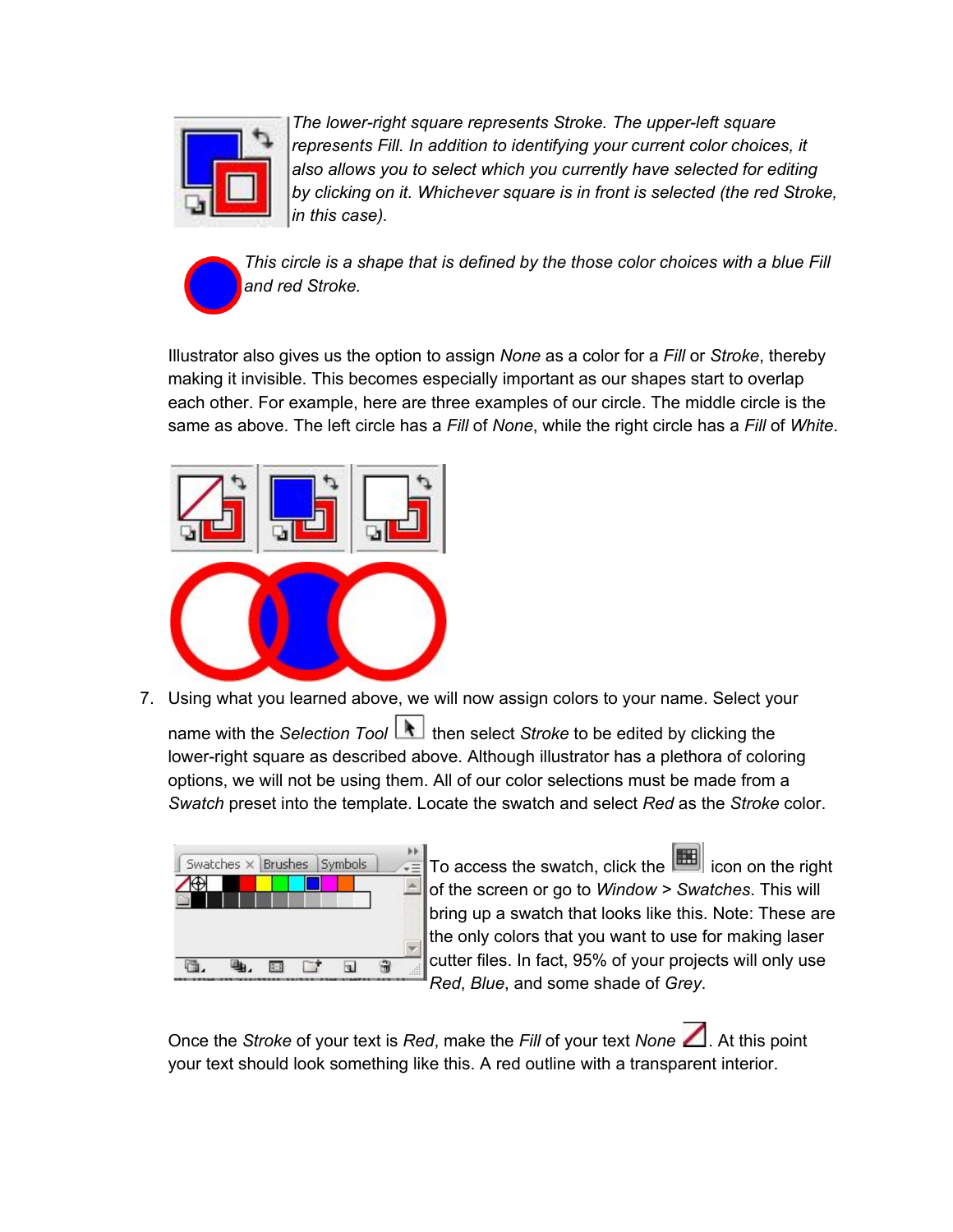

- 8. Next, I will introduce you to *Stroke Weight* which describes the thickness of the stroke. Although *Stroke Weight* can be used for different artistic styles, it's most important use is to communicate with the laser cutter. By making the *Stroke Weight* of your name equal to 0.001", this tells the laser cutter "Hey, this line is something special, pay attention!" In fact, by combining this special *Stroke Weight* (0.001") with the special color we already selected (Red), we are telling the laser cutter to *Cut* on that line*.* If the same *Stroke Weight* was *Blue*, then the laser cutter would etch a very thin line into the material. Anything else would just be translated to a form of grey and engraved into the material (the darker the grey, the deeper the engrave).
- 9. In order to change the *Stroke Weight* of your name, select *Stroke* to be edited by clicking

the lower-right square as described above. Then select *Stroke Weight* from the toolbar or go to *Window > Stroke*. In the *Stroke* window, type *"0.001 in"* and press enter.



10. At this point you could print your file to the laser cutter and it would cut out the individual letters of your name but we're trying to make a name sign so there are a few more steps. Start by using the *Rectangle Tool* **July 10 click and drag a box around your name. Use** what you've already learned to set the *Fill = None, Stroke Color = Red, and Stroke*

*Weight = 0.001".* Note: By clicking and holding over the *Rectangle Tool*, you can also select other basic shapes.

- <image>
- 11. In order to perfectly center your name within the rectangle, select both your name and the rectangle by holding shift then selecting each. Once both are selected, release shift, and left-click your name once more. Although you won't see anything happen with the last left-click, you are telling Illustrator that you would like your name to stay stationary.

Click both *Horizontal Align* <sup>et</sup> then *Vertical Align* <sup>the</sup> on the toolbar or find them in *Windows>Align*. Your name should now be perfectly centered in the rectangle.



Your finished work should look something like this with all *Fill* = *None*, all *Stroke Color = Red*, and all *Stroke Weight = 0.001"*.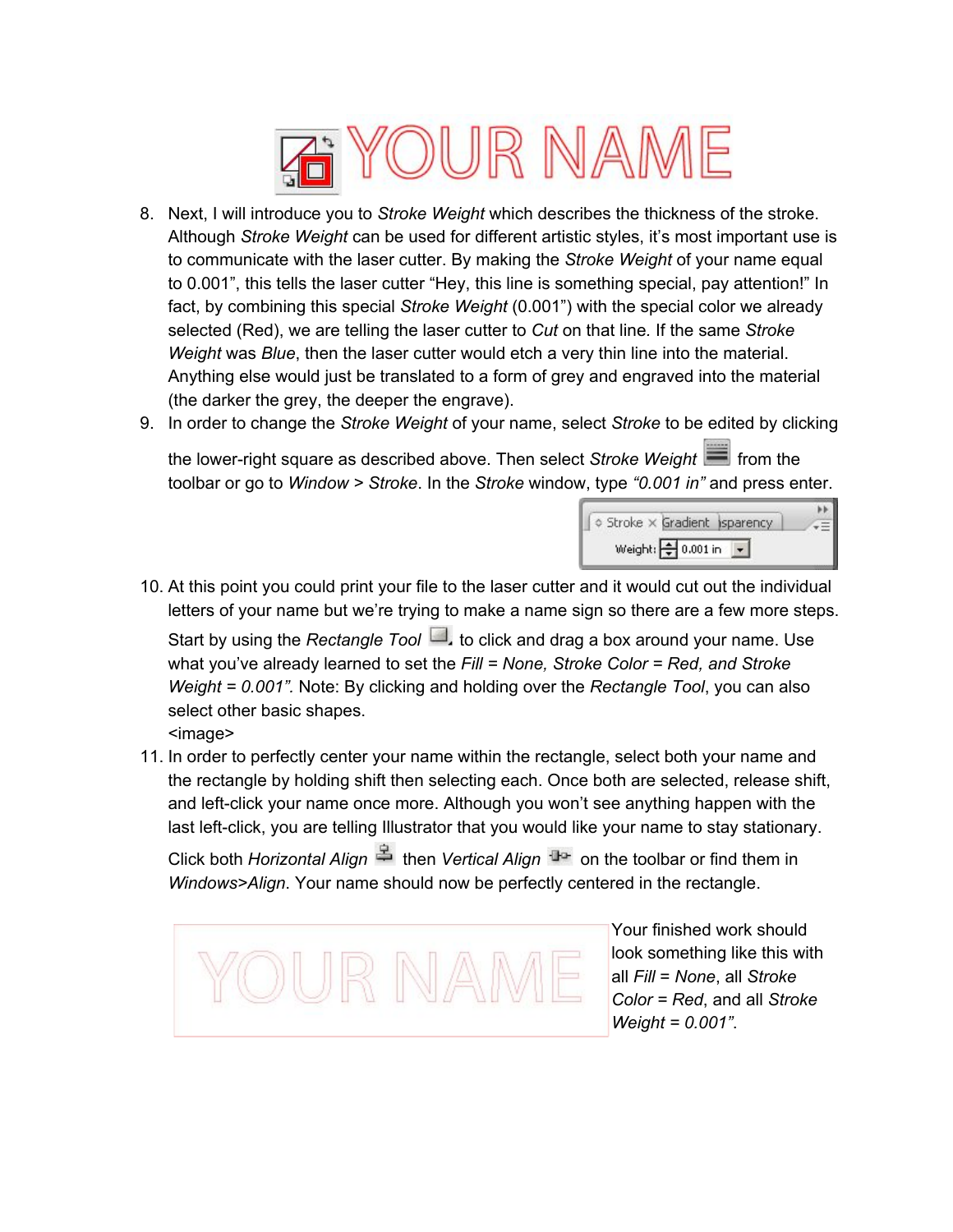

## **Part 2 - Making an Engraved Name Tag**

- 12. Duplicate your above work by selecting both your name and the rectangle, holding down the *Alt* key, then dragging your selection to a blank area of the page.
- 13. On your new duplicate, select your name and set its *Fill = Black* and *Stroke Color = None*.



Your finished work should

## **Part 3 - Making a Hanging Name Tag**

- 14. Duplicate the name tag you made in Step 2.
- 15. Now, using the new duplicate, we are going to make things a bit more interesting. Go ahead and revert to how your project was at the end of part one. Select the rectangle then click and drag the little white box on the top-center of the rectangle to lower the top of the box until it just barely overlaps all of your letters.



Notice how each letter of your name overlaps the rectangle. However, if we were to cut it like this, then the rectangle, tops of the letters, and

bottoms of the letters would all come out as separate pieces. In order to make them a single contiguous piece, we must *Add* them together.

16. Select both your name and the rectangle, navigate to *Windows > Pathfinder*, and click Add to Shape Area **D** on the Pathfinder toolbar<sup>2</sup>. This operation will join your name and the rectangle into a single contiguous shape, as shown below.

<sup>&</sup>lt;sup>2</sup> In Illustrator CS6 - this requires you to hold down the alt key while clicking the 'unite' mode.